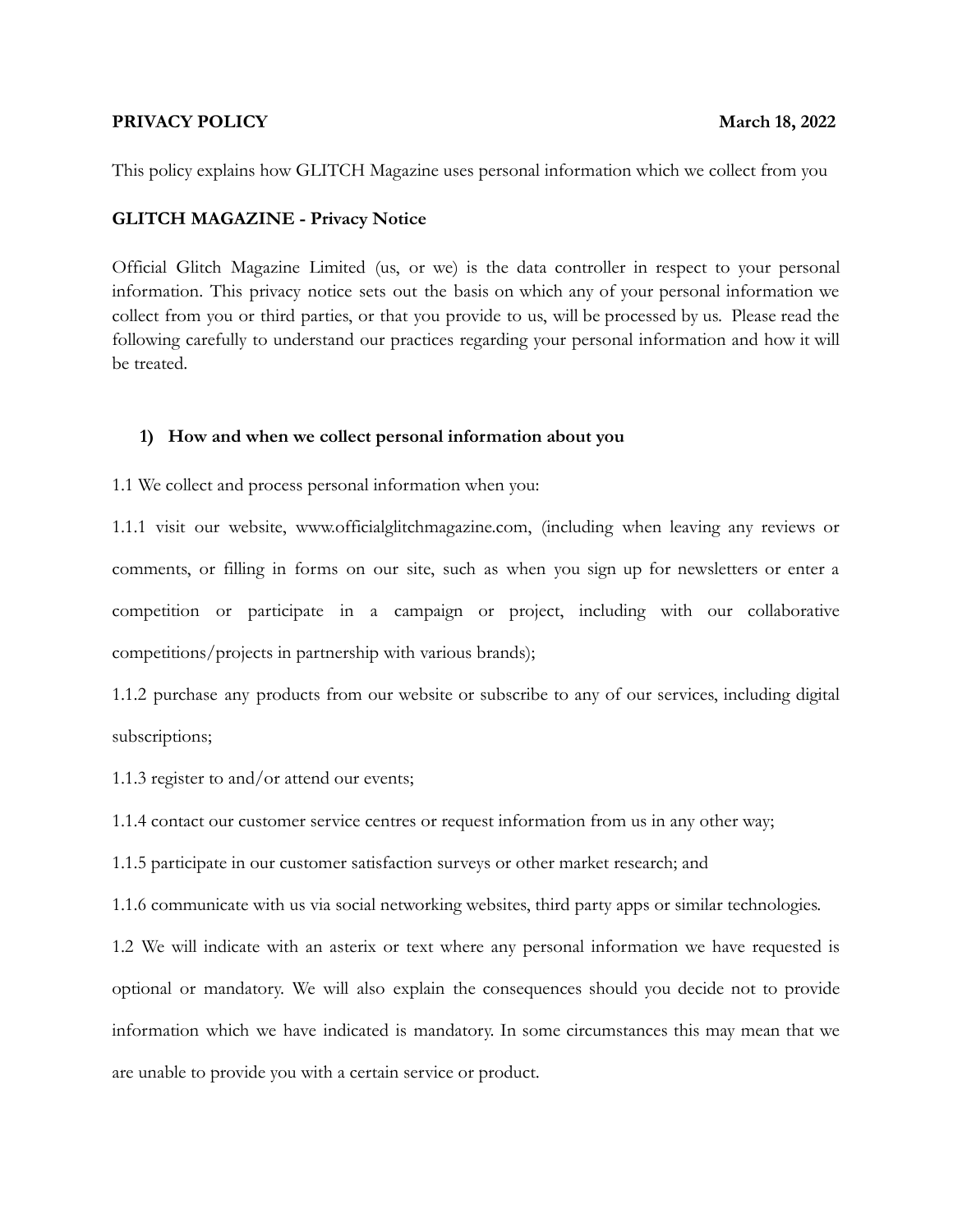1.3 We may also collect information about you from third party sources, such as from related third parties such as sub-contractors.

## **2) What personal information do we collect from you**

2.1 We may collect and process the following personal information about you:

2.1.1 Submitted information:

- a) Contact details such as name, address, email address, telephone number and social handles;
- b) Demographic information such as age, location or other individual identifiers;
- c) Responses to customer satisfaction surveys, unless provided anonymously;
- d) Financial information details if you purchase products or subscriptions from us;
- e) Marketing preferences; and
- f) Any other information you choose to provide to us.

## 2.1.2 Additional Information

- a) We will collect and store your purchase history with us. We will also collect data regarding your attendance at our events or participation in competitions or brand/partnership campaigns.
- b) If you contact us with a query or complaint, we may keep a record of any phone number used to call our customer service number as well as the correspondence and the period of time it took for us to deal with a query or any request you had. We may also record your levels of satisfaction with the services we have provided.
- c) At some of our events, we may photograph, record or film onsite activities and CCTV may be in operation at some locations. In which case, you may be filmed, photographed or recorded as part of any such activities. We will provide clear notices of any photography or footage being taken at events.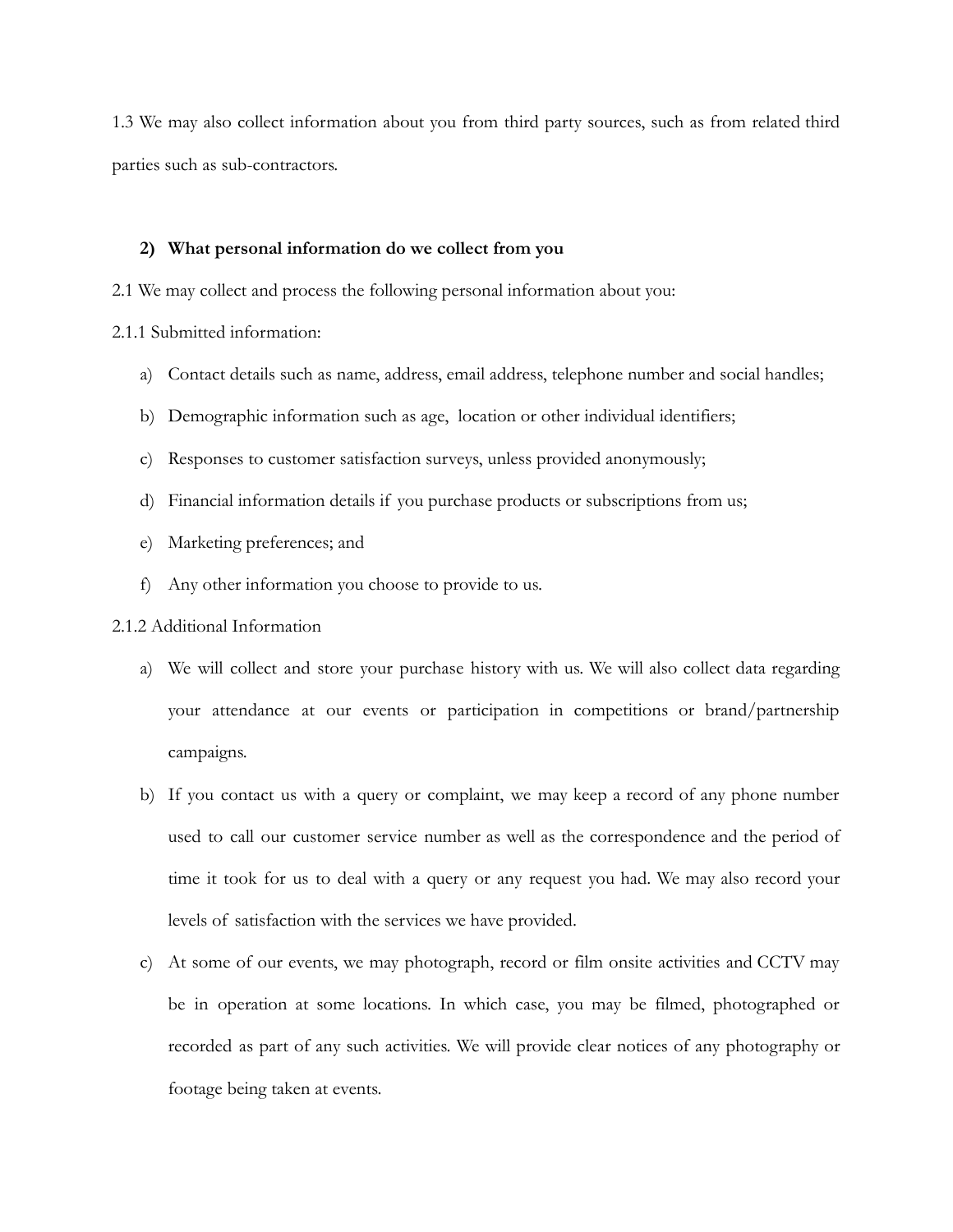## **3) Purposes for processing your personal information**

3.1 We may process your personal information for the following purposes:

3.1.1 to provide you with the information, products and services you have requested and send you marketing and advertising materials;

3.1.2 to authenticate your access to our website and other digital properties;

3.1.3 for system administration purposes and for internal operations, including troubleshooting, data analysis, testing, research, statistical and survey purposes;

3.1.4 to monitor your use of our website and other digital properties to improve the user experience and to ensure that content is presented in the most effective manner for you and for your device; 3.1.5 to provide user support and ensure we provide a good level of customer service;

3.1.6 to tailor any marketing or advertising so that it is more relevant to you;

3.1.7 to notify you of any changes to our services;

3.1.8 to conduct marketing analysis to allow us to assess trends and the effectiveness of our advertising and marketing campaigns (including using your personal information to evaluate, analyse or predict certain personal aspects relating to you, such as your preferences, economic situation, interests, and/or location);

3.1.9 if you are filmed, photographed or recorded as part of any onsite activities at one of our events, your image or likeness may be used in promotional material, sponsor, exhibitor and media partner coverage in print, online and on broadcast television;

3.1.10 for security and fraud prevention;

3.1.11 to ensure that our website and digital properties are safe and secure; and

3.1.12 to comply with applicable laws and regulations.

3.2 We may also match personal information that you provide to us directly with other information about you obtained from or held by third party sources (such as social media platforms). This may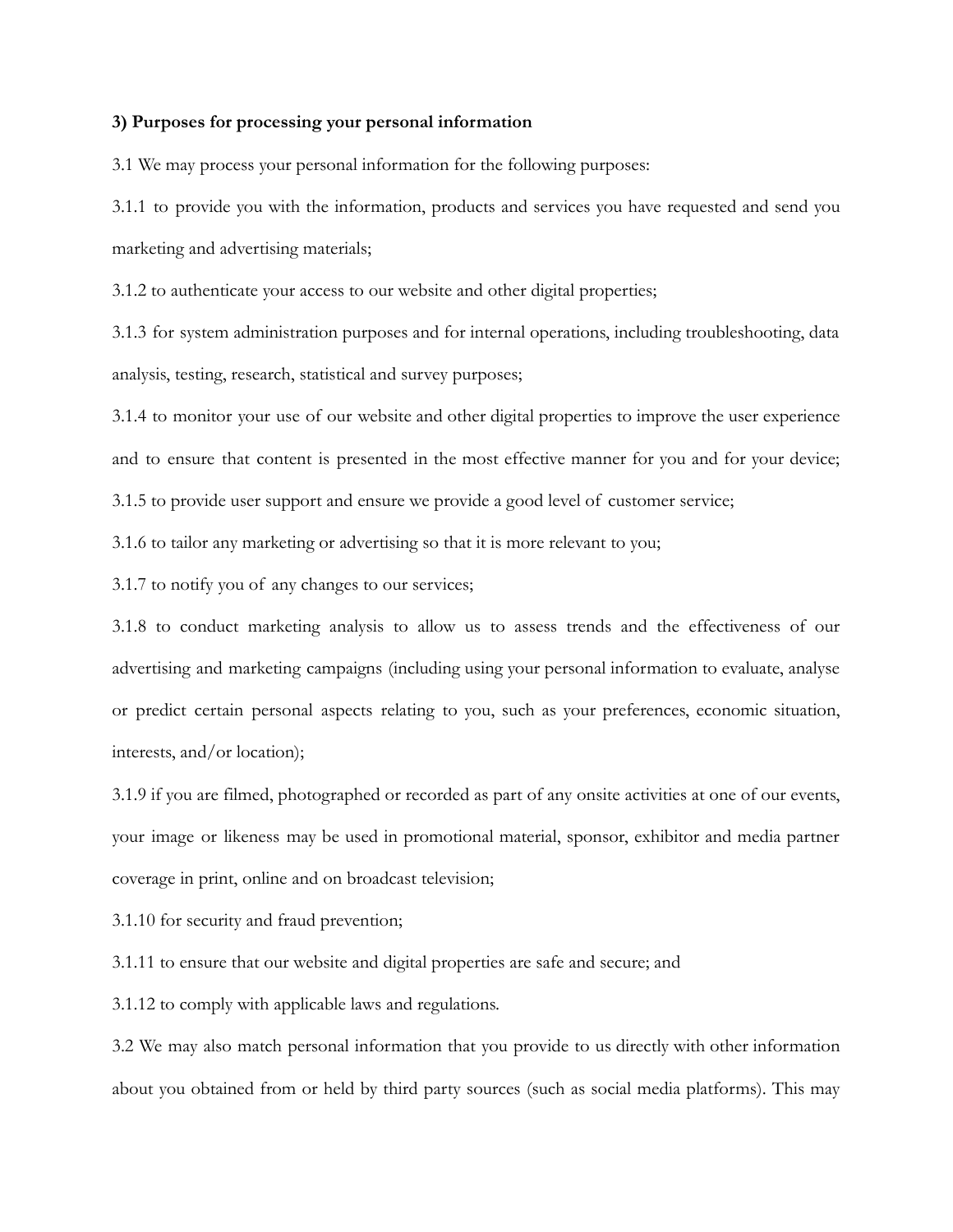include your contact details, demographic data, your social media interactions, preferences, interests, geographic location and age or age range. We may use this personal information to tailor and show advertisements more relevant to you either on our website or on third party websites (including social media platforms).

## **4) Legal basis for processing your personal information**

We will only process your personal information where we have a legal basis to do so. The legal basis will depend on the purposes for which we have collected and used your personal information. In almost every case the legal basis will be one of the following:

- a) Consent: For example, where you have provided your consent to receive certain marketing from us. You can withdraw your consent at any time, including by clicking on the "unsubscribe" link at the bottom of any marketing email we send you.
- b) Our legitimate business interests: Where it is necessary for us to understand our users, promote our services and operate effectively as a style and culture magazine and digital platform provided in each case that this is done in a legitimate way which does not unduly affect your privacy and other rights. For example, we will rely on this legal basis when we conduct certain market analysis to understand our users in sufficient detail, so we can create new services and improve the profile of our brand.
- c) Performance of a contract with you (or in order to take steps prior to entering into a contract with you): For example, where you have purchased a product from us and we need to use your contact details and payment information in order to process your order and send the product to you.
- d) Compliance with law: Where we are subject to a legal obligation and need to use your personal information in order to comply with that obligation.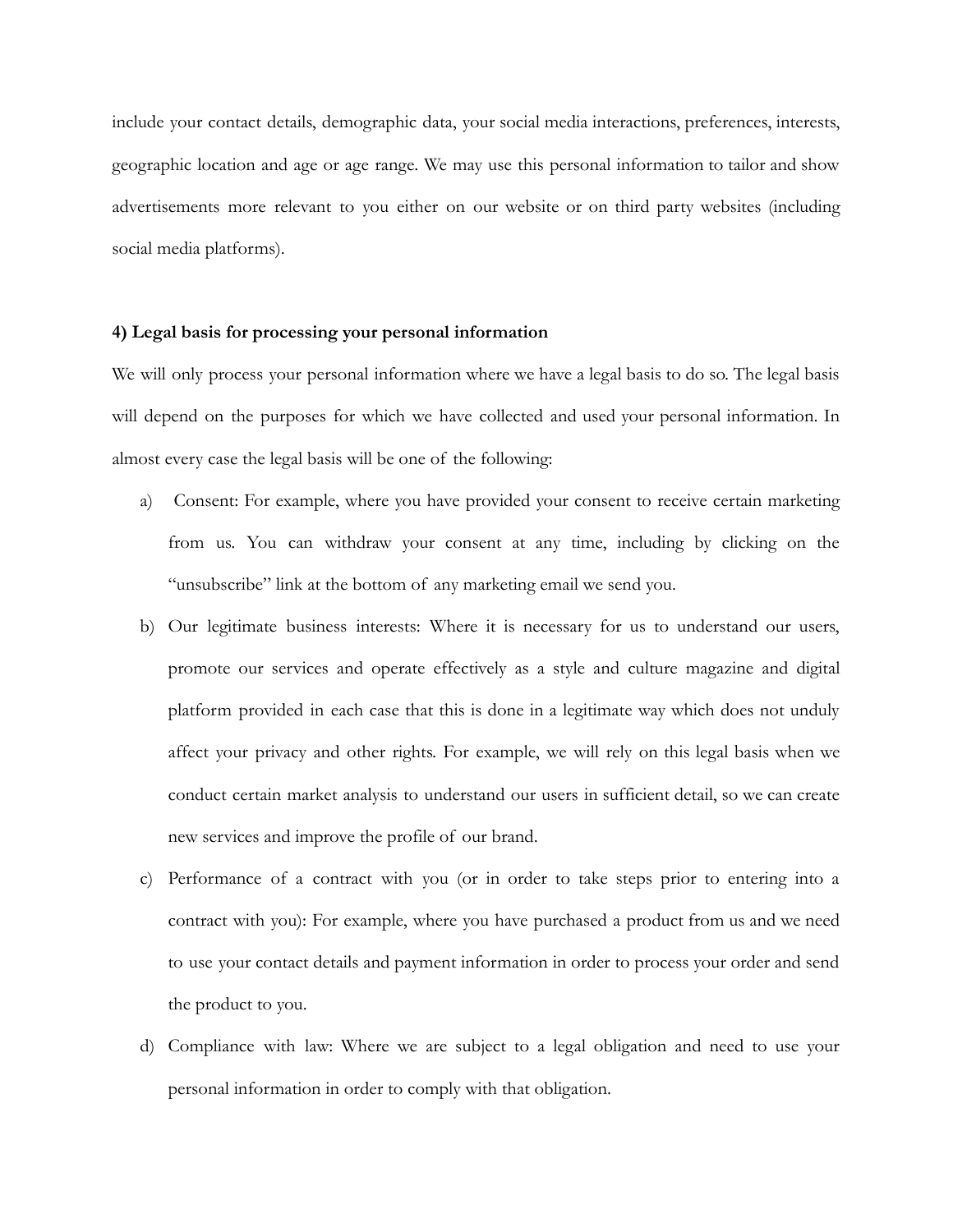#### **5 ) Where we store your personal information**

5.1 The personal information that we collect may be transferred to, and stored at, a destination outside the UK or the European Economic Area (the EEA), including countries, which have less strict, or no data protection laws, when compared to those in the UK and Europe.

5.2 Whenever we transfer your information as described in the paragraph above, we will take steps which are reasonably necessary to ensure that adequate safeguards are in place to protect your personal information and to make sure it is treated securely and in accordance with this privacy notice. In these cases, we rely on approved data transfer mechanisms (such as the EU "Standard Contractual Clauses" and the EU-US "Privacy Shield") to ensure your information is subject to adequate safeguards in the recipient country. If you are located in the UK or the EEA, you may contact us for a copy of the safeguards which we have put in place to protect your personal information and privacy rights in these circumstances.

#### **6) How we keep your personal information**

6.1 We take steps to ensure that the personal information that you provide is retained for only as long as it is necessary for the purpose for which it was collected. After this period it will be deleted or in some cases anonymised. For example, where you have made a purchase with us, we will keep a record of your purchase for the period necessary for invoicing, tax and warranty purposes. We may also keep a record of correspondence with you (for example if you have made a complaint) for as long as is necessary to protect us from a legal claim.

6.2 Where we have collected the personal information based on your consent and we have no other lawful basis to continue with that processing, if you subsequently withdraw your consent then we will delete your personal information. However, please note that where you unsubscribe from our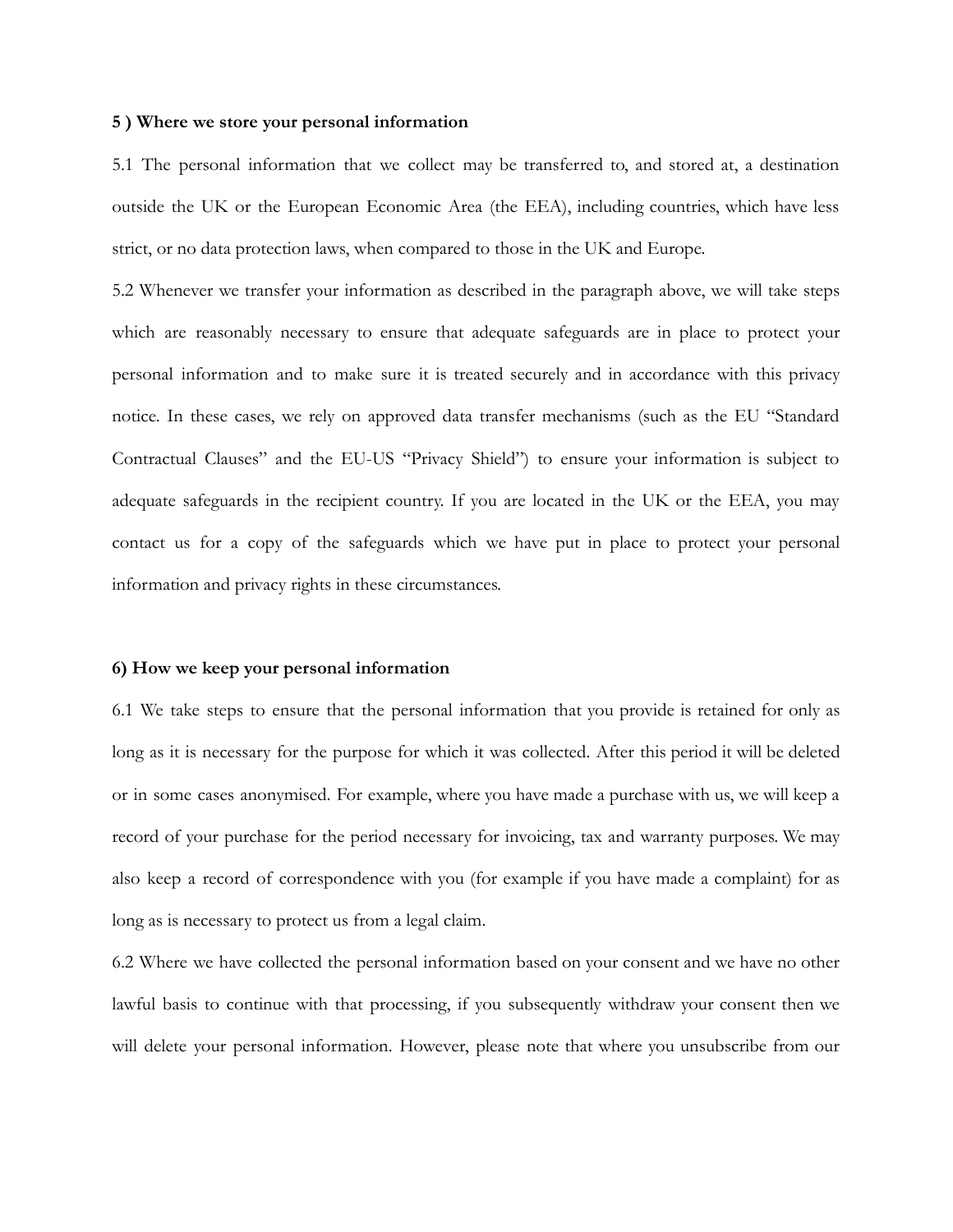marketing communications, we will keep a record of your email address to ensure we do not send you marketing emails in future.

## **7) Children**

Our website and other digital properties are not intended for, and should not be used by, children under the age of 13. We do not knowingly collect personal data from children under 13.

## **8) Disclosing your information**

8.1 We may share your personal information within our group of companies (i.e. our subsidiaries, our ultimate holding company and its subsidiaries, as defined in section 1159 of the UK Companies Act 2006).

8.2 We may share your personal information with our suppliers, business partners and service providers, where they are helping us to market and advertise our services as well as providing our services to you.

8.3 We will share your personal information with any selected third party that you consent to our sharing your information with for marketing purposes, for example any brand partners we collaborate with in connection with campaigns or competitions. We will always ask for your consent to do so before sharing with any such parties.

8.4 We may disclose your personal information to other third parties in the following cases:

8.4.1 for the purposes of research, evaluation, and analysis;

8.4.2 in the event that we sell any business or assets, in which case we may disclose your personal information to the prospective buyer of such business or assets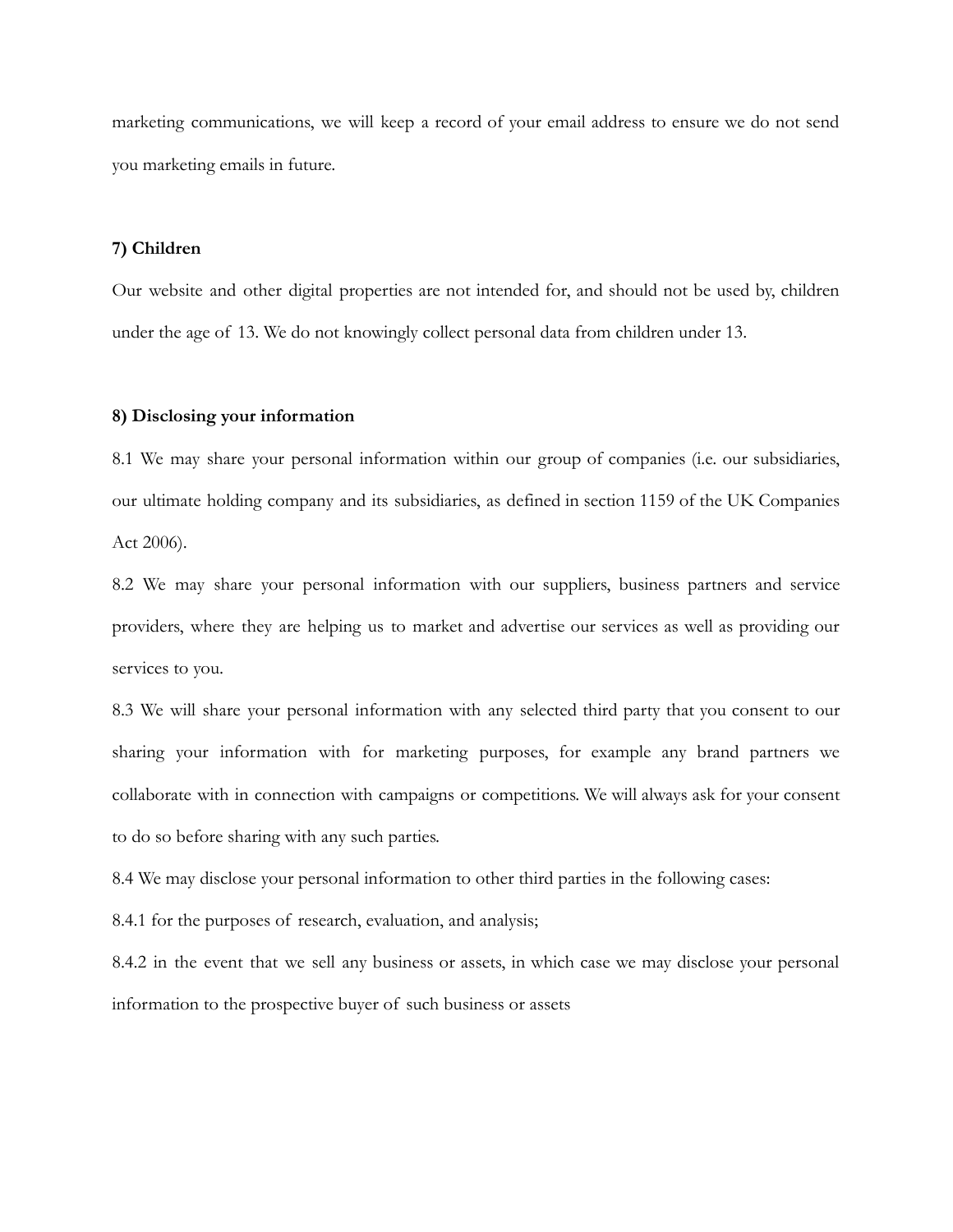8.4.3 if we or substantially all of our assets are acquired by a third party, in which case personal information held by us about our customers and visitors to our websites will be one of the transferred assets;

8.4.4 if we are under a duty to disclose or share your personal information in order to comply with any legal or regulatory obligation or request; or

8.4.5 to protect the rights, property or safety of us or our users, or others, and in order to enforce or apply our terms and conditions (this includes exchanging information with other companies and organisations for the purposes of fraud protection and credit risk reduction).

## **9) Your rights to the information we hold about you**

9.1 You have certain rights in relation to your personal information. These include: the right to be informed of the ways in which we use your information (as we seek to do in this Privacy Notice), the right to object to the processing of your information for certain purposes (such as marketing purposes), the right to access your personal information, the right to request that we correct or rectify any information that we hold about you which is out of date or incorrect, to restrict or erase your information (in certain circumstances), or to receive a machine-readable copy of your personal information.

9.2 We will handle any request to exercise your rights in accordance with applicable law and any relevant legal exemptions. If you wish to exercise any of these rights, please contact us using the contact details below.

9.3 You may also have the right to complain to a data protection authority such as the UK Information Commissioner's Office (https://ico.org.uk/) (or relevant authority in your country of residence) if you think we have processed your personal information in a manner which is unlawful